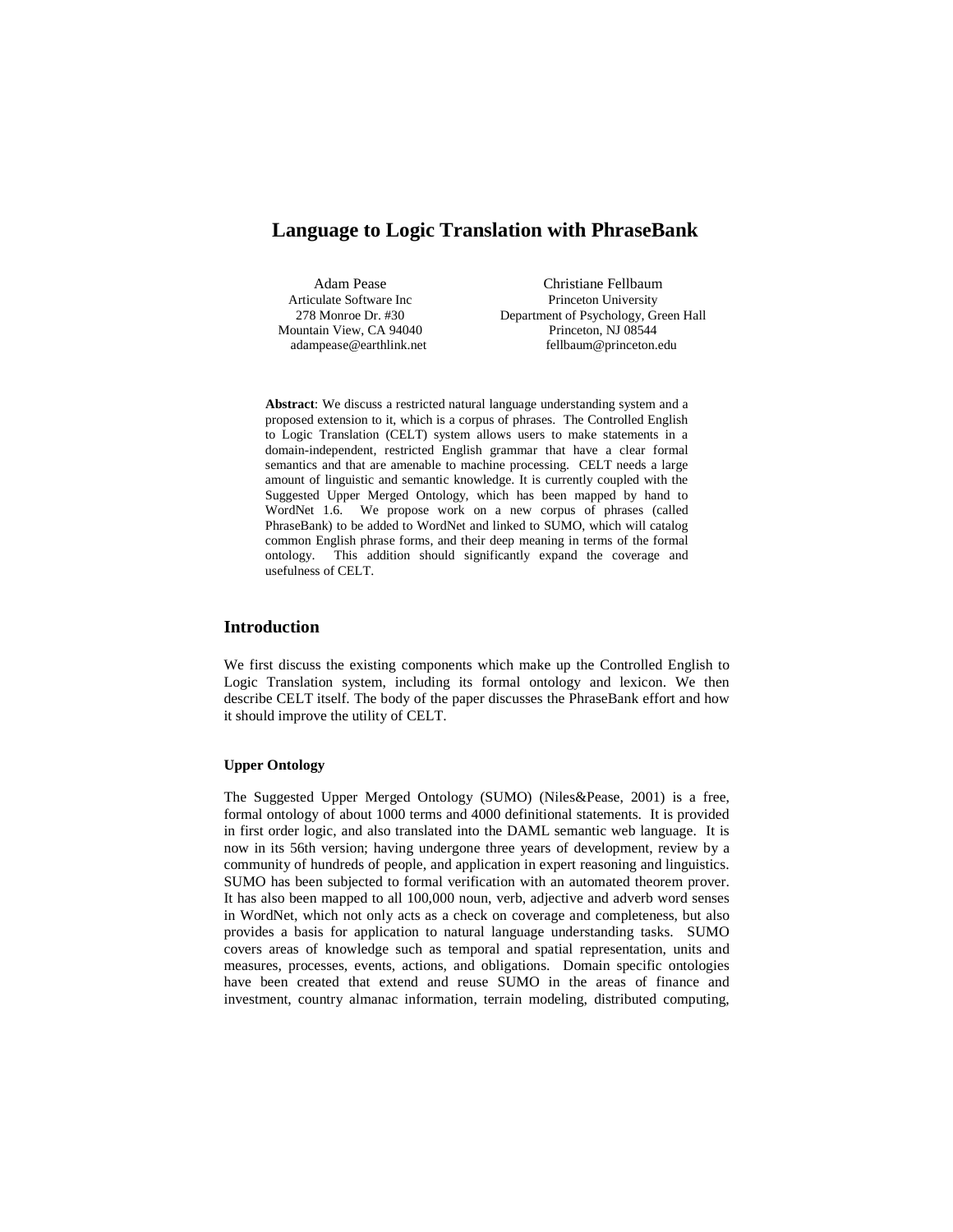endangered languages description, biological viruses, engineering devices, weather and a number of military applications including terrorist events, army battlefield planning and air force mission planning. It is important to note that each of these ontologies employs rules. These formal descriptions make explicit the meaning of each of the terms in the ontology, unlike a simple taxonomy, or controlled keyword list.

SUMO has natural language generation templates and a multi-lingual lexicon that allows statements in KIF and SUMO to be expressed in multiple natural languages (Sevcenko, 2002). These include English, German, Czech, Italian, Hindi (Western character set) and Chinese (traditional characters and pinyin). A Tagalog lexicon is under development. Automatic translations can be viewed on line at http://virtual.cvut.cz/kifb/en/

#### **Restricted Natural Language**

The Controlled English to Logic Translation (CELT) (Pease&Murray, 2003) (Murray et al, 2003) system performs syntactic and semantic analysis on restricted natural language input, and transforms it first order logic in Knowledge Interchange Format (KIF) syntax (Genesereth, 1991). The terms in the resulting KIF expressions come from the SUMO. This mapping of WordNet synsets to the ontology provides a deeper semantic analysis of the terms than what can be provided by a lexicon alone. A lexicon provides basic information, much like a dictionary. SUMO provides information about the term's concepts, attributes, and relationships.

CELT can perform active reasoning (via its associate inference engine) to derive answers that are not explicitly stated in the knowledge base. The knowledge is represented in domain knowledge bases (specified domain information), and a midlevel (more general domain information) and upper-level ontology (common sense concepts, world knowledge). The advantage of a tiered, modular knowledge structure is that it is efficient and reusable.

The user asks queries and makes assertions to CELT in a specified grammatical format. This subset of English grammar is still quite extensive and expressive. The advantage of the controlled English is that when the grammar and interpretation rules are restricted, then every sentence in the grammar has a unique parse. This eliminates the problems of ambiguity with other parsing approaches that would result in retrieving non-appropriate answers. For further discussion of controlled English grammars and applications, see Sowa (1999).

To overcome some of the limitations of CELT syntax, such as only handling indicative verbs and singular nouns, we developed other methods to extend its coverage. We use morphological processing rules, derived from the "Morphy" code of WordNet, to transform other verb tenses and plural verbs into the various tenses and numbers required. Discourse Representation Structures (DRSs) (Kamp & Reyle, 1993) handle context to resolve anaphoric references, implications, and conjunctions.

CELT does not limit the parts of speech or the number of word senses a word can have. Nor is the number of words limited. More importantly, CELT is not a domain specific system. It is a completely general language which can be specialized and extended for particular domains along with domain specific vocabulary. WordNet is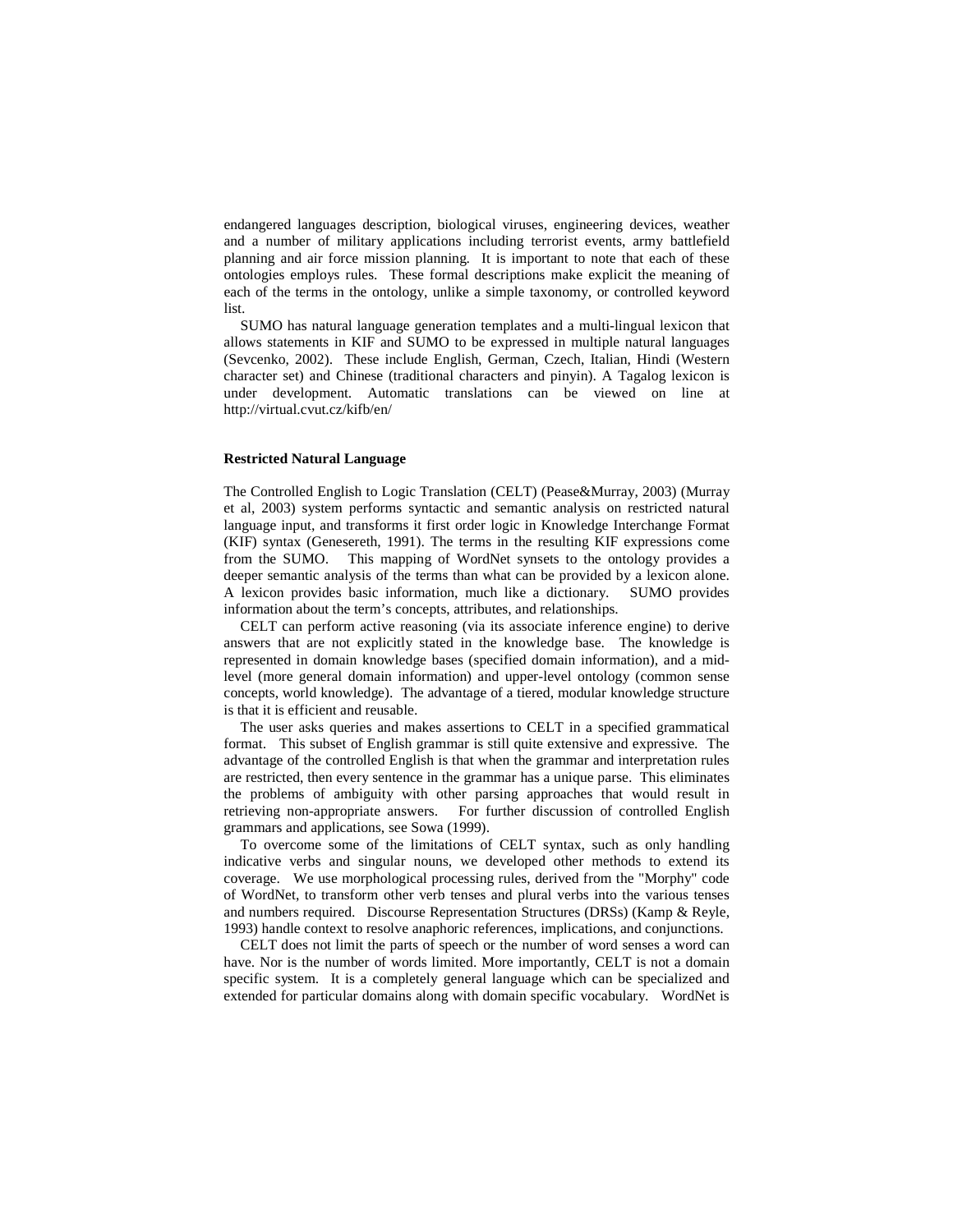being leveraged to provide core coverage of common English words. Currently we have about 100,000 words senses in our system. Individual words are identified based on the parse and lexicon.

# **Phrases in Language Understanding**

Much of current NLP work, including part of speech and semantic tagging, focuses on language at the word level. But statistics show that speakers do not compose messages by freely combining words according to the rules of syntax and morphology. Much of language is composed of chunks or phrases, where specific lexical items co-occur in set patterns (Mul'cuk, 1998) The most frequent verbs in English (based on the Brown Corpus statistics) include "have," "do," "make," "take," and "give." These verbs also are among the most polysemous and their meanings are represented by dozens of distinct senses in lexical resources, including WordNet. Clearly, they represent a challenge for any natural language processing application. One type of phrase are verb-noun chunks involves so-called "light" or "support" verbs (Church&Hanks, 1990), such as "have a shock," "do the laundry," "make a face," and "give birth (to)." Thus, "take" occurs most frequently not in what might be called its primary sense, roughly paraphrasable as "get hold of with one's hands," but in a collocations like "take walk" or "take a hit." Other examples are "have a shock," "do the laundry," "do lunch," "make a face," "make progress," "give birth (to)," "give grief (to)." These phrases are characterizable by two properties. First, the noun carries most of the semantic weight, with the verb providing relatively little information. Second, the verb phrase is often roughly synonymous with a simple verb that is morphologically related to the noun: "do/have lunch-lunch," "take a walk-walk," "make progress-progress," etc.

Other examples are verb phrases like "pay attention/heed/homage," which require the particular choice of a verb in a sense that is specific to these phrases. English has hundreds or perhaps thousands of such phrases. The author of a large-scale study of the uses of "take" (Church&Hanks, 1989) estimates that there are at least 10 000 phrases that follow the pattern "support verb plus noun". The focus of our proposed work is on such phrases and phrase patterns. We believe that the automatic processing of natural language queries and answers will be greatly enhanced in an approach that considers chunks and phrases.

CELT first classifies phrases and identifies the patterns according to which they are composed and which define their meanings. In the current system, the corpus of phrases is quite limited, numbering only a few dozen. After having been parsed, the words in the frame-slot representation can be disambiguated against WordNet. Currently, the disambiguation of a polysemous word is performed by selecting the first sense of that word in WordNet, which displays the senses in the order determined by the frequency with which they were annotated to tokens in the Brown Corpus (Francis and Kucera, 1964) Miller et al. found that selecting the most frequent sense yields an accuracy rate of 65% (Miller et al, 1993). This method is clearly not good enough for reliable disambiguation. Moreover, the tagging effort was limited to a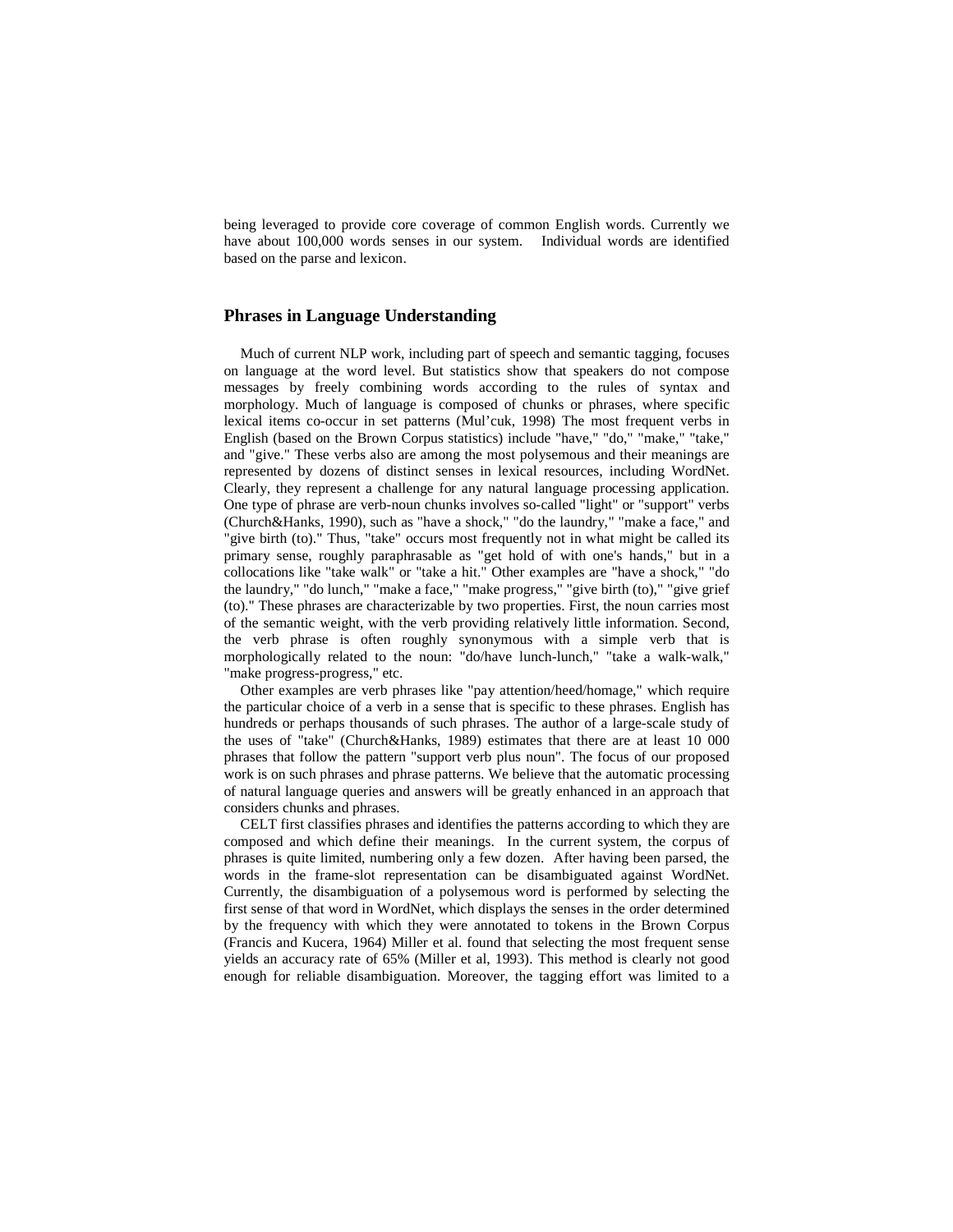small number of words, covering a thematically unbalanced subset of the Brown Corpus. A reliable system must include more accurate lexical disambiguation.

By classifying phrases and establishing phrase patterns according to their semantics, we can match the component words of the phrases to WordNet entries with a very high degree of accuracy. For example, our classification will permit us to state with high degree of confidence that the sense of the verb "make" in a context where the parser has identified the word "trouble" as its direct object must be assigned sense 3 in WordNet: verb.creation: make, create (make or cause to be or become; "make a mess in one's office"; "create a furor"). The phrases will also be matched to template logical forms, allowing CELT to output a range of logic statements that more precisely capture the semantics of the sentence than would be otherwise possible by looking only at word senses and the syntactic parse.

One possible straightforward solution for the automatic processing of such phrases would be to ignore the light verb and treat the noun as the related verb. Thus, "take a walk" would be interpreted as "walk," and "give birth" as "birthe." But this turns out not to be an acceptable approach. First of all, the verbs are often polysemous, and the system would have to decide which sense to associate with the noun in such phrases. Second, to understand a text, a system needs to analyze the syntactic relations among sentence constituents, to, to put it simply, to understand "who does what to whom." While the subject in both the phrases "take a walk," "have lunch," and "give birth" and in the corresponding verbs "walk," "lunch," and "birthe" is the Agent of the event, this is not the case in superficially similar phrases like "take a hit" and "have a shock" where the subject is the Undergoer, or Patient, in the event, and does not play the same semantic role (Agent, Stimulus) as the subject of "hit" and "shock." A system that ignores the light verb and equates the noun with the related verb would seriously misinterpret the text in such cases.

Moreover, some phrases include the the same noun, but different verbs: "do lunch/have/take lunch," "take/give a break (to)." In the first case, the meaning difference is subtle ("do" implying a social event), whereas in the second, the meaning of the two phrases is entirely unrelated.

A second solution would be to treat the entire phrase as a lexical unit. In fact, the lexical status of phrases like "take a walk" is unclear. On the one hand, they are partly compositional; one might argue that "take" in "take a vacation," "take a walk," and "take lunch" has an independent meaning and denotes the participation in an event. On the other hand, the phrases are idiosyncratic collocations: why do we say "make a decision" and not "take a decision" and why is it "take a photo" and not "make a photo" (as in French)? The restrictions on such phrases have to learned and stored in speaker's mental lexicons.

But treating these phrases as a unit is not unproblematic for language processing. First, the lexicon would have to be augmented with a very large number of phrases; some of the patterns are in fact productive. More seriously, the parser would need to recognize the verb and the noun as a unit in all and only all the relevant cases so as to match it against the lexicon entry. This can be difficult in cases where the verb and the noun are not adjacent and do not conform to the lexicon entry, as in "take a long walk" or "inappropriate remarks were made."

Instead, we propose an approach that avoids these problems. We classify light verb phrases and light verb phrase patterns semantically. For example, we collect phrases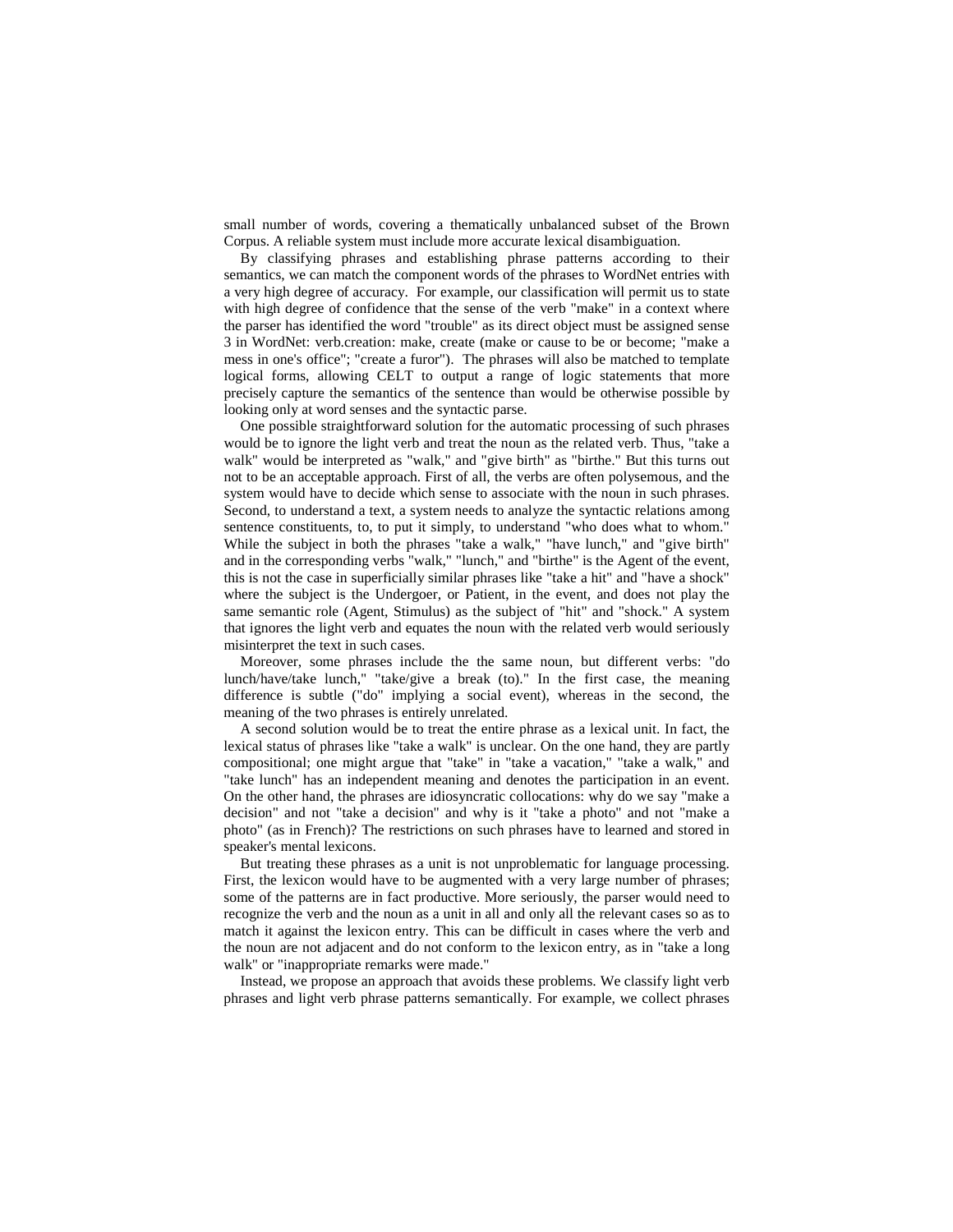like "have a shock" and "have a surprise," distinguishing them from superficially similar phrases like "have dinner" and "have a nap." In the first case, the verb means "experience" (currently WordNet sense 11) and selects for a mental or emotional state. The subject is an Experiencer, and the event is a punctual achievement (Vendler 1967, Dowty 1991) In the second case, the phrases denote activities or processes and "have" here means roughly "partake of" or "engage in" (there's currently no corresponding WordNet sense).

Actually, there is some kind of mutual selection of specific senses, (or cocomposition, in Pustejovsky's sense). Not only the verb, but the noun, too, is polysemous. For example, nouns like "dinner" and "nap" exhibit systematic polysemy between a process/activity and a result/product reading. (Cf: dinner lasted 3 hours=activity; dinner was on the table=product.) So the question is, for each of the phrases, which noun reading do we get with which verb? In other words, the goal is not only to disambiguate the verb but also the noun.

WordNet generally does not include collocations or phrasemes like "make a remark" and "take a walk," because the lexemes in WordNet's synsets should be treatable as units by NLP systems. But a system that considers "make a remark" as internally unmodifiable will have problems dealing with tokens like "make a nasty remark" or "remarks were made."

We first plan to collect a large number of phrasemes like "make a remark," "take a walk," and "have a surprise." Next, we classify the expressions in terms of their semantics. For example, in "make a remark/comment/point/joke," the object nouns denote a linguistic expression, whereas in "make a mistake/blunder/error/faux pas" the noun denotes a kind behavior. The verbs in these phraseme classes have a different semantics, too. In "make a comment/joke" etc. the verb means "create mentally," whereas in "make a mistake/blunder" etc. "make" means "commit" or "perform." In phrases like "have a surprise/shock/...," the verb means "suffer" or "undergo," and the noun denotes a mental state or feeling. The full semantics of the phrase will be expressed in a template logical expression in KIF and using SUMO terms. Spaces in the template will be left to fill in with the contents of slots in the parse frame. As a simplified example, "John takes a walk." would be parsed into a frame like [John, subject][takes a walk, VP template 547] which would be keyed to a logical template below left, which would be filled in with the results of the parse and combined with the logical output of word-level interpretation to yield the logic expression at below right

**(exists (?walk <subject>) (and (instance ?walk Walking)** 

 **(agent ?walk <subject>)))**

**(exists (?walk ?john) (and (instance ?walk Walking) (instance ?john Human) (names "John" ?john) (agent ?walk ?john)))**